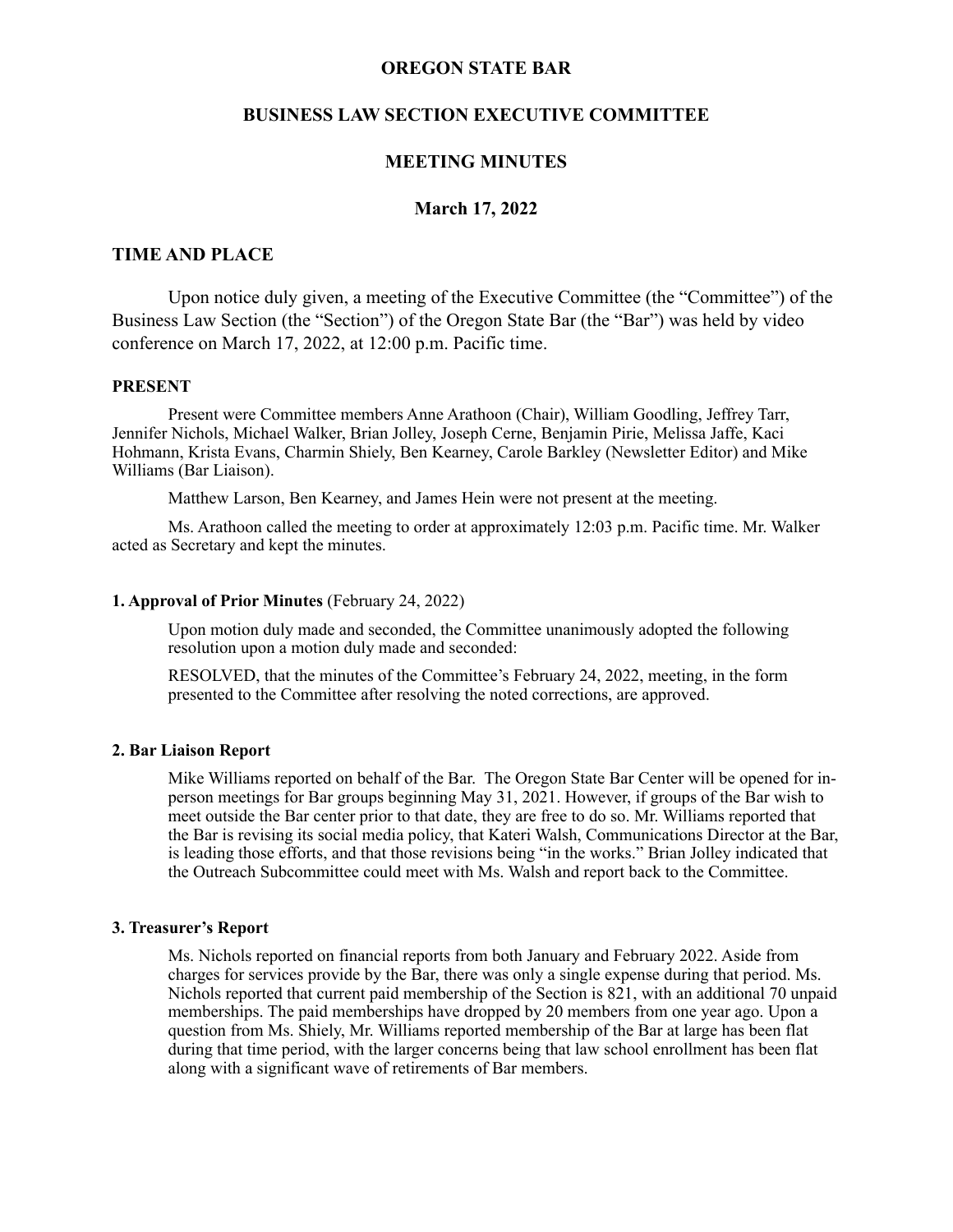#### **4. Subcommittee Reports and Discussion**

- a. *CLE Subcommittee*. Ms. Jaffe reported on behalf of the subcommittee. The subcommittee has planned one CLE for each calendar quarter of 2022. Ms. Arathoon report that the first CLE will be in early April, and will be in conjunction with the Lewis & Clark Law School Small Business Legal Clinic, with the topic being developed with the Clinic's executive director. The second quarter CLE will be in early June, with Melissa Jaffe speaking on cryptocurrency. The third quarter seminar will be an in-person seminar in Eugene. The fourth quarter seminar will be the annual seminar that will be in a hybrid event with both online and in-person options. Ms. Barkley encouraged the subcommittee to publicize its events on the Section web page.
- b. *Newsletter Subcommittee*. Mr. Tarr reported on behalf of the subcommittee. The next newsletter will be published in the next two days. The topics and authors of the second newsletter are scheduled and are in process. Mr. Tarr encouraged Bar members to consider turning CLE presentations into articles that can also be published in the newsletter. The subcommittee will be discussing topics and authors for the third edition of the newsletter to be published later in the year.
- c. *New Business Lawyers Subcommittee*. Mr. Cerne reported on behalf of the subcommittee. The subcommittee met earlier in the week. The subcommittee is currently in the process of scheduling panel discussions at each of the three Oregon law schools. The first panel discussion will be at Lewis & Clark Law School the first week of April. The discussion at the University of Oregon Law School will be a hybrid discussion in approximately mid-April. The scheduling of the discussion at Willamette University Law School is still in process.

Mr. Cerne further reported regarding the guidelines that the Bar has established for its summer stipend program. Two stipends have been awarded to students. One recipient has accepted the stipend and is looking for employment, while the other declined the stipend award due to having accepted a clerkship. As the second stipend has not been accepted, the Bar program representative has suggested to Mr. Cerne that an alternative candidate seeking a position in labor and employments areas had asked if such a position would qualify as a "business law" position. As the subcommittee had not made a definitive decision on this question, Mr. Cerne invited comments from the Committee at large. The Committee thereafter undertook a lengthy discussion of this question. Members of the Committee expressed a wide variety of opinions on the subject, noting: (i) Labor & Employment has its own section of the Bar, that section does support the stipend program, and has awarded a stipend for 2022; (ii) labor and employment issues are important to the practice of business law; (iii) funds from the Section should be used to support business law practice; (iv) the Section funds allocated in 2021 to the stipend program have not been spent, so \$6,000 from the Section is available for 2022 stipend recipients; (v) the exact type of work a stipend recipient performs cannot be conditioned by the Section; (vi) the administration of the stipend program seems difficult; and (vii) the Section has allocated the funds for 2022, but future support should be evaluated. Mr. Williams clarified that all Bar sections must use the same program of the Bar, with the stipends being awarded through the Oregon laws schools who identify candidates for the stipends. Ms. Shiely proposed a motion to approve a one-time exception for 2022 to the general requirement that the stipend be awarded to candidates seeking employment in business law, thus allowing the stipend funds to be awarded to the candidate seeking work in labor and employment law. Upon motion duly made and seconded, the Committee APPROVED the foregoing motion of Ms. Shiely, with two "No" votes being noted. Mr. Cerne indicated that he would convey the Committee's decision, and also noted that the Committee's preference would be to have future stipends awarded to students working in business law.

d. *Legislative Subcommittee*. As Mr. Hein was absent, Mr. Walker reported on behalf of the subcommittee. The subcommittee has met recently, and reviewed a draft memorandum to be presented to the Oregon Law Commission to form a work group to study updating Oregon's corporation statute, using the American Bar Association's model corporate statute as the basis for the analysis by that work group. The subcommittee is currently analyzing a number of articles regarding the model statute in order to provide a more detailed recommendation to the Oregon Law Commission.